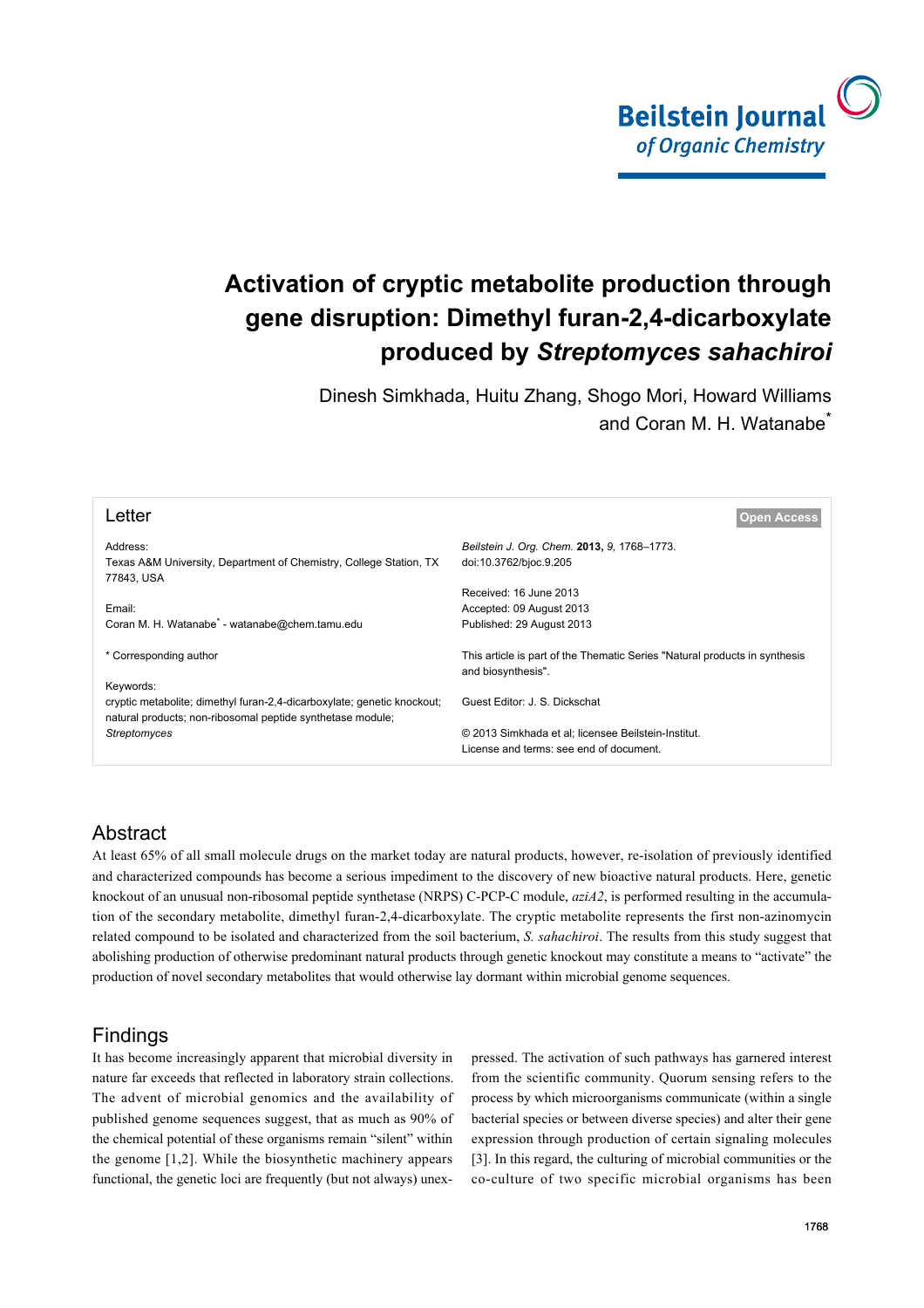successfully implemented to "activate" secondary metabolite production [\[4,5\]](#page-4-2). In some instances, shot-gun cloning and expression of soil samples and bacterial symbiont genomes have led to the discovery of a representative set of natural products and enzymes, albeit typically of small biosynthetic pathways (less than 10 kb) [\[6,7\].](#page-4-3) Direct manipulation, "induced" biosynthetic activation, of a sequenced cluster has also met with some success. The *Aspergillus nidulans* genome was mined for cryptic orphan gene clusters from which a single, unexpressed PKS-NRPS hybrid was identified. The expression of the gene cluster was activated by the ectopic expression of a specific regulatory gene, *apdR*, resulting in the production of the aspyridones [\[8\].](#page-5-0) Sometimes, a cryptic pathway is fully expressed and has simply gone unnoticed. In this regard, a genome-isotopic approach has proven useful where stable isotope-labeled putative precursors of the orphan pathway are fed to the organism and used to screen extracts of the fermentation broth, to identify metabolites containing the labeled precursors [\[9,10\]](#page-5-1).

Here, we have carried out a functional knockout of *aziA2* within the azinomycin gene cluster of *Streptomyces sahachiroi* [\[11,12\]](#page-5-2). The gene encodes a NRPS (non-ribosomal peptide synthetase, an enzyme involved in the biosynthesis of various peptide containing secondary metabolites) module of unusual domain architecture consisting of condensation, peptidyl carrier protein, and condensation domains (C-PCP-C), respectively. Gene inactivation led to the abolishment of azinomycin production, confirming the involvement of *aziA2* in the biosynthesis of the antitumor agent [\[11,13\]](#page-5-2) and also led to overproduction of a compound, dimethyl furan-2,4-dicarboxylate. The metabolite represents one of many cryptic pathway metabolites from the *S. sahachiroi* genome and is the first non-azinomycin related compound to be isolated from the *S. sahachiroi* strain ([Figure 1\)](#page-1-0). Previously isolated metabolites consisted of azinomycin intermediates lacking the 1-azabicyclo[3.1.0] ring system, including naphthoate and naphthoate epoxide derivatives [\[11\].](#page-5-2)

The *aziA2* disruption construct (pKC-AziA2) was generated by replacing the mid-portion (1500 bp) of the gene with a thiostrepton resistance marker within the vector pKC1139. The plasmid was introduced into *S. sahachiroi* by conjugal transformation. Single crossover mutants were initially selected by culturing the strain on both apramycin and thiostrepton MS-agar plates. The double crossover mutants were subsequently generated from the single crossover mutants by growing the colonies on MS-agar plates in the presence of only thiostrepton antibiotic, resulting in the occurrence of double crossover events. The *S. sahachiroi*/Δ*aziA2* disruptants were confirmed by PCR and Southern hybridization of thiostrepton resistant and apramycin sensitive colonies. Direct comparison of HPLC profiles of the wild-type and *ΔaziA2* crude organic extracts were striking ([Figure 2](#page-2-0)). The *ΔaziA2* mutant gave a single major peak. 3-Methoxy-5-methyl-1-naphthoic acid was detected in trace amounts (suggesting that the metabolite is released in solution from the PKS and not directly transferred to that of a subsequent NRPS module) and complete abolishment of the azinomycins was observed. The production of the naphthoic acid derivative and lack of azinomycin production confirms the involvement of *aziA2* (C-PCP-C NRPS module) in azinomycin biosynthesis; given the unique domain architecture of this module, this is a significant finding as non-functional NRPS modules have been found imbedded in certain gene clusters [\[14\]](#page-5-3).

Structural characterization of the major metabolite was carried out using LC–MS analysis and 1D and 2D cryoprobe NMR spectroscopy (data provided in [Supporting Information File 1](#page-4-4)).

<span id="page-1-0"></span>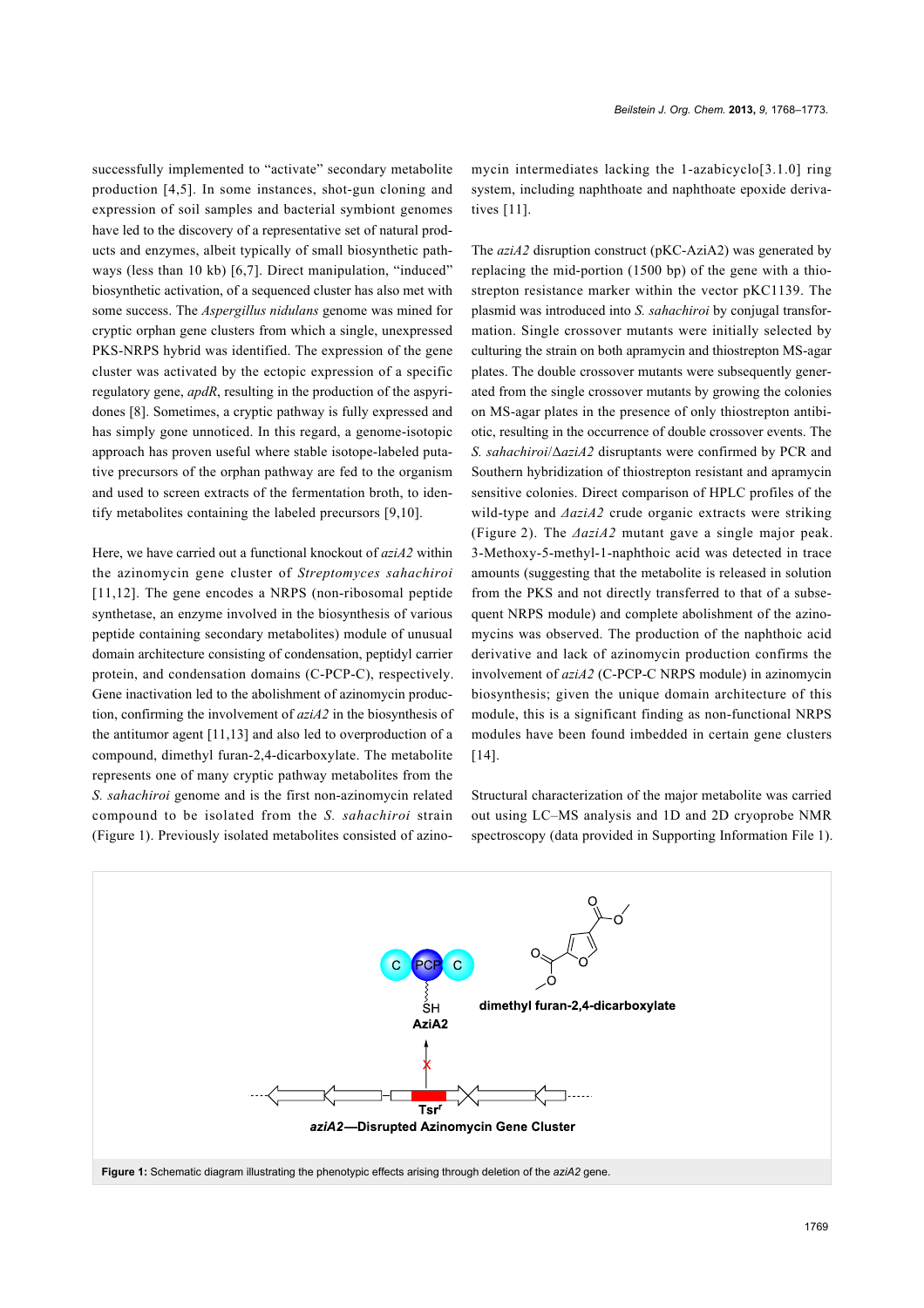<span id="page-2-0"></span>

The molecular formula was established as  $C_8H_8O_5$  based upon a molecular ion peak observed by LC–APCIMS at *m*/*z* 185.0453  $[M + H]^{+}$  and GC–MS. The GC–MS fragmentation of the compound matched that provided in the Ultra GC–DSQ (ThermoElectron, Waltham, MA) GC–MS database. The structure of the compound was determined by NMR analysis in CDCl<sub>3</sub> ([Table 1](#page-3-0)). The presence of two O-CH<sub>3</sub> groups at C-2<sup>'</sup>

( $\delta_c$  51.99,  $\delta_H$  3.94) and C-2" ( $\delta_c$  52.31,  $\delta_H$  3.88) and double bonds in the aromatic ring at C-3 ( $\delta_c$  117.07,  $\delta_H$  7.49, d,  $J = 0.811$ ) and C5 ( $\delta_c$  150.14  $\delta_H$  8.14, d,  $J = 0.845$ ) were observed by <sup>1</sup>H NMR, DEPT, HMQC and HMBC. C-1" ( $\delta_c$ 158.53), C-2 ( $\delta_c$  145.44), C-5 ( $\delta_c$  150.14) and C-1' ( $\delta_c$  162.34) signals were detected by  ${}^{13}$ C NMR [\(Table 1](#page-3-0)). The data identified the compound as dimethyl furan-2,4-dicarboxylate, which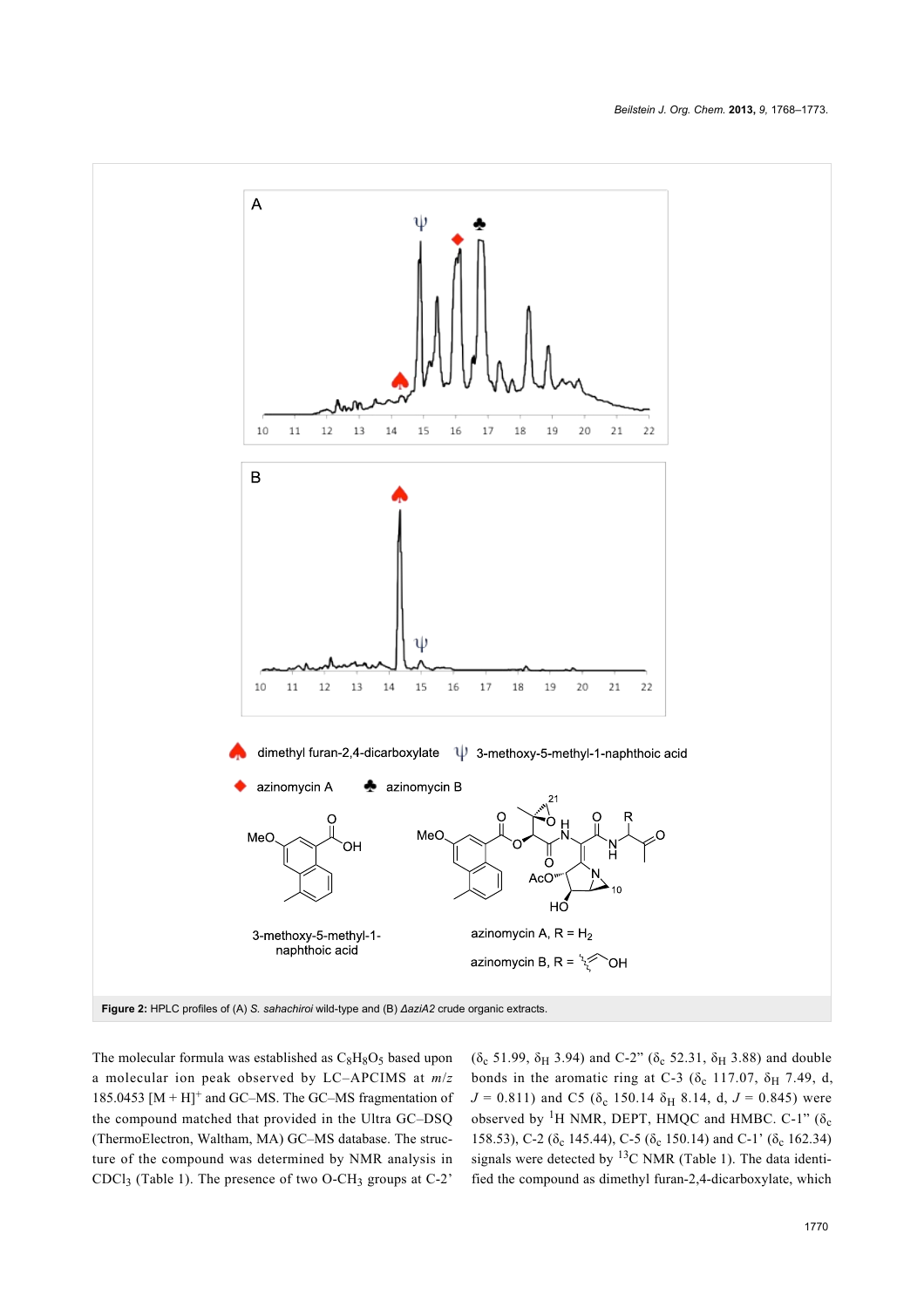has been previously observed in microbial head-space or vapor phase extracts and its structure determined through chemical synthesis [\[15\].](#page-5-4) The biosynthetic origin of dimethyl furan-2,4 dicarboxylate could be polyketide derived where the furan ring system could be envisioned to form through nucleophilic attack of an epoxide as in the case with monensin and other similar natural products [\[16\]](#page-5-5). Alternatively, the biosynthesis might involve the dimerization of pyruvate [\[17-19\]](#page-5-6). Examination of a draft genome sequence of the *S. sahachiroi* strain has implicated a pyruvate aldolase and methyltransferase containing gene cluster as well as potential polyketide gene clusters containing methyltransferase genes, which will be evaluated in due course through genetic knockout experiments of the *ΔaziA2* mutant strain.

<span id="page-3-0"></span>

Disruption of the *aziA2* gene gave overproduction of the cryptic metabolite dimethyl furan-2,4-dicarboxylate and led to complete abolishment of azinomycin production. It is the first non-azinomycin related metabolite to be reported from the *S. sahachiroi* strain, a microorganism that has been mined for its natural product constituents since 1954 [\[20\]](#page-5-7). These results demonstrate that while some disruption strains will certainly be more easily characterized than others, the act of simply inactivating genes from highly expressed or represented biosynthetic gene clusters can be a useful strategy toward revealing or unmasking novel natural products or cryptic metabolites for subsequent isolation and characterization. Secondary metabolite production by microorganisms is often viewed as a line of defense against competing microbes for nutrients. Natural products like azinomycin, a DNA crosslinking agent, can offer a means of protection to the producing organism. It is tempting to speculate that when biosynthetic pathways of these metabolites are inactivated, the microorganism begins to adapt and evolve in an effort to develop new self defense mechanisms. Such adaptations (which may or may not be immediately useful to the host) can lead to the production of new metabolites such as dimethyl furan-2,4-dicarboxylate.

## **Experimental** DNA manipulation and methods

Conventional recombinant DNA techniques were utilized for plasmid and genomic DNA isolation, restriction enzyme digestion, agarose gel electrophoresis, and DNA ligations [\[21\]](#page-5-8). DNA sequencing was performed using ABI BigDye chemistry at the Gene Technologies Lab, Texas A&M University. The computer-based analysis and comparisons of nucleotide and protein sequences were performed with BLAST, FASTA, CLUSTALW and GENEDOC programs. See [Supporting Infor](#page-4-4)[mation File 1](#page-4-4) for details on bacterial strains, plasmids, PCR primer sequences, and bacterial culture conditions.

#### Construction of disruption plasmid pKCAziA2

Disruption of *aziA2* was performed using a homologous recombination approach with pKC1139. PCR with primer pairs aziA2UF/aziA2UR and aziA2DF/aziA2DR was utilized to generate a 930 bp upstream fragment and 923 bp downstream fragment relative to *aziA2*. Amplification was carried out as follows: initial denaturation at 98 °C for 30 s; 30 total cycles of denaturation for 10 s; annealing at 66.4 °C for aziA2UF/ aziA2UR and 62 °C for aziA2DF/aziA2DR for 40 s; polymerization at 72 °C for 60 s and finally gap filing at 72 °C for 10 min. The amplified DNA fragment of azia2-U was digested with *Hind*III/*Xba*I (azia2-U) and *Xba*I/*Eco*RI (azia2-D) and cloned into the corresponding sites of pKC1139, resulting in pKCA2UD. pKCA2UD was digested with *Xba*I and ligated with the thiostrepton-resistance gene (1056 bp), which was amplified with TsrF/TsrR primers using the same amplification condition as detailed for aziA2DF/aziA2DR, to give the final disruption recombinant plasmid pKC-AziA2, where *aziA2* is replaced by tsr<sup>r</sup> in-frame.

## Conjugal transformation with plasmid pKCAziA2

pKC-AziA2 was transformed into *E. coli* S-17, a donor host and subsequently transferred into wild type, *S. sahachiroi* by conjugal transformation, as described by Kieser et al. (with some modification) [\[22\]](#page-5-9) for deletion with a replicative plasmid as mediated by homologous recombination. From an overnight 5 mL culture of *E. coli* donor strain, 100 µL was transferred into 100 mL fresh LB medium and cultured for 4 h. The cells at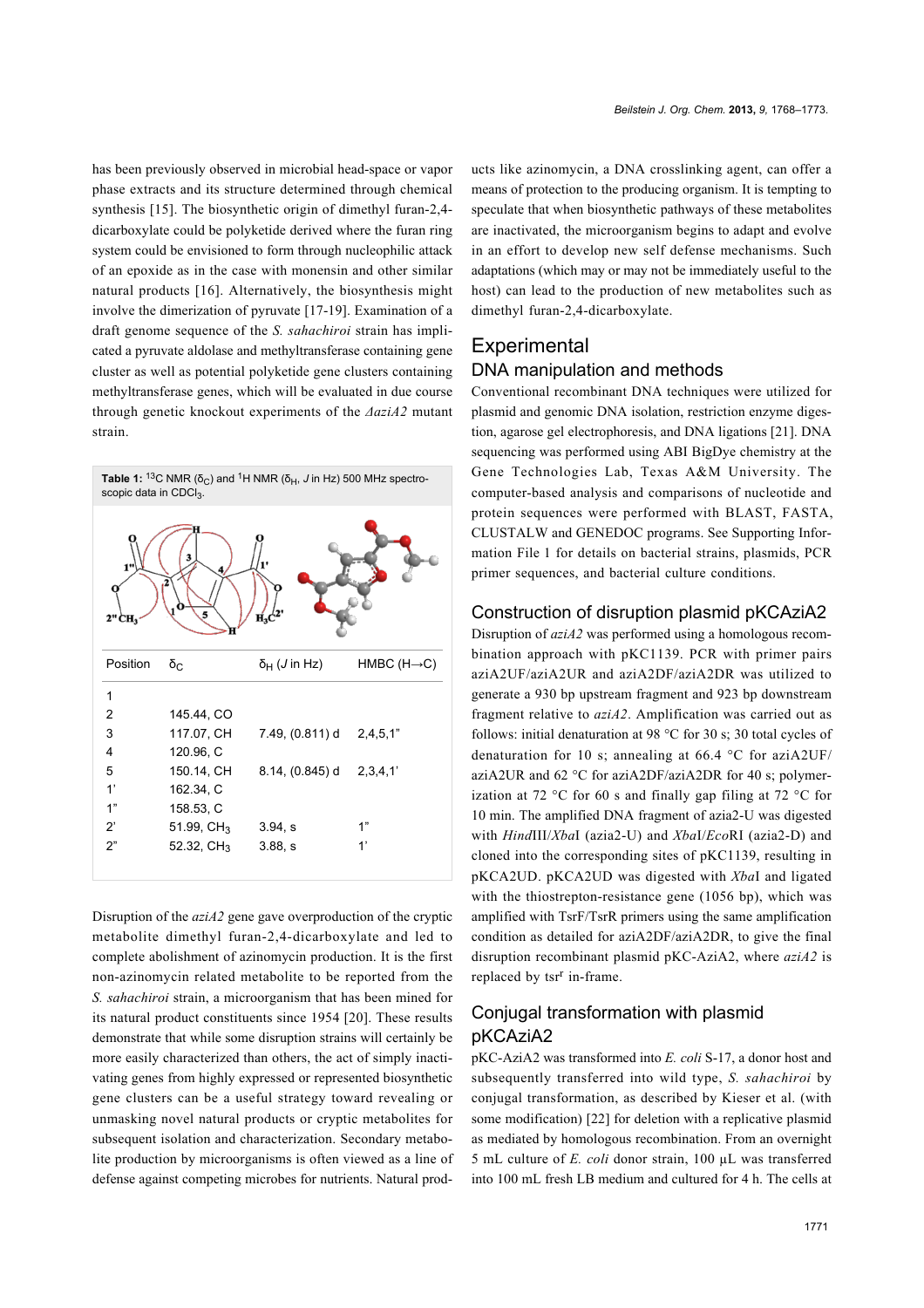OD600 0.6 were harvested, washed twice and solubilized in 500 µL of 2xYT medium. Spores of *S. sahachiroi* were prepared in MS agar plates and collected after one week. Spores were washed, heat shocked at 70 °C for 10 min and incubated at 37 °C for 4 h. Following incubation, they were washed and resuspended in 500 µL of 2xYT medium. These recipient cells were mixed with an equal volume of *E. coli* donor cells and 200 µL of the mixture were plated on MS-agar plates. The plates were incubated at 30 °C for 18 h, and overlayed with 1 mL water containing nalidixic acid (500 µg), to inhibit the growth of *E. coli*, and apramycin (25 µg) to select *S. sahachiroi* exconjugants. Incubation at 30 °C was continued for 6–8 days to allow growth of the exconjugants. Apramycin exconjugants were screened for several generations until the exconjugants were found to be apramycin sensitive and thiostrepton resistant to detect the double crossover allelic exchange. For further confirmation of deletion of *aziA2* from *S. sahachiroi*, genomic DNA was isolated from both *S. sahachiroi* wild-type and *aziA2* knockout strains (*S. sahachiroi*/*ΔaziA2*) and PCR performed. The AziA2UF/TsrR and TsrF/AziA2DR primer set was utilized: initial denaturation at 98 °C for 30 s; 30 total cycles of denaturation for 10 s; annealing at 64.5  $\degree$ C for 40 s; polymerization at 72 °C for 60 s and finally gap filing at 72 °C for 10 min. Southern hybridization was carried out following standard procedures [\[21\]](#page-5-8) with a radioactive 32P-ATP labeled probe. The probe was generated through PCR amplification using the *aziA2* probe-F/aziA2 Probe R set of primers and following the same PCR condition as detailed above.

#### Fermentation and analysis of secondary metabolites

Fermentation was carried out in 10 L following established procedures [\[23\].](#page-5-10) After 72 h of incubation, the culture broth was centrifuged and the supernatant extracted with dichloromethane  $(2 \times$  the volume of the medium). The organics were concentrated in vacuo and analyzed by reversed-phase HPLC. The column, Phenomenex, Columbus 5µ C8 100A ( $250 \times 3.20$  mm 5 µ) was equilibrated with 10% of A (75% MeOH/25% isopropanol) and 90% of B (water) and run with the following program: Time 0 min A-10%; 1 min A-10%; 5 min A-35%; 14 min A-95%; 15 min A-95%; 20 min A-10%; 25 min A-10%; 60 min A-100%. This was carried out at a flow rate of 0.75 mL/min in 254 nm UV. The same program was used for LC–APCI analysis. For GC–MS analysis, the sample was diluted 1:10 in DCM and was performed on an Ultra GC/DSQ (ThermoElectron, Waltham, MA). A Rxi-5ms gas chromatographic column was utilized with dimensions of 60 m length, 0.25 mm i.d., and 0.25 μm film thickness (Restek; Bellefonte, PA). Helium was implemented as a carrier gas at a constant flow rate of 1.5 mL/min. The transfer line and ion source were held at 250 °C. The column temperature was maintained at 50 °C for 5 min then raised to 320 °C for 20 °C/min. Mass spectra were acquired in full scan mode in the range of 30–500 *m*/*z*.

#### Cryoprobe NMR analysis

NMR spectra were acquired on a Bruker Avance III 500 MHz instrument at 25 °C, equipped with a 5 mm H–C–N cryoprobe. The sample was dissolved in  $125 \mu L$  CDCl<sub>3</sub> and contained in a 3 mm wilmad 335 pp NMR tube. Proton, carbon, Dept 90, Dept 135, HMQC and HMBC spectra were recorded. A 30° observe pulse was used to acquire the  ${}^{1}H$  NMR spectrum, while a 45<sup>o</sup> pulse was used to obtain the 13C NMR spectrum.

## Supporting Information

<span id="page-4-4"></span>Supporting Information File 1

Details on genetic knockout, Southern blot analysis, LC–MS analysis and NMR data. [\[http://www.beilstein-journals.org/bjoc/content/](http://www.beilstein-journals.org/bjoc/content/supplementary/1860-5397-9-205-S1.pdf) [supplementary/1860-5397-9-205-S1.pdf\]](http://www.beilstein-journals.org/bjoc/content/supplementary/1860-5397-9-205-S1.pdf)

### Acknowledgements

The authors are indebted to the American Cancer Society and the Welch Foundation (Grant #A-1828) for financial support of this work.

#### References

- <span id="page-4-0"></span>1. Bentley, S. D.; Chater, K. F.; Cerdeño-Tárraga, A.-M.; Challis, G. L.; Thomson, N. R.; James, K. D.; Harris, D. E.; Quail, M. A.; Kieser, H.; Harper, D.; Bateman, A.; Brown, S.; Chandra, G.; Chen, C. W.; Collins, M.; Cronin, A.; Fraser, A.; Goble, A.; Hidalgo, J.; Hornsby, T.; Howarth, S.; Huang, C.-H.; Kieser, T.; Larke, L.; Murphy, L.; Oliver, K.; O'Neil, S.; Rabbinowitsch, E.; Rajandream, M.-A.; Rutherford, K.; Rutter, S.; Seeger, K.; Saunders, D.; Sharp, S.; Squares, R.; Squares, S.; Taylor, K.; Warren, T.; Wietzorrek, A.; Woodward, J.; Barrell, B. G.; Parkhill, J.; Hopwood, D. A. *Nature* **2002,** *417,* 141–147. [doi:10.1038/417141a](http://dx.doi.org/10.1038%2F417141a)
- 2. Oliynyk, M.; Samborskyy, M.; Lester, J. B.; Mironenko, T.; Scott, N.; Dickens, S.; Haydock, S. F.; Leadlay, P. F. *Nat. Biotechnol.* **2007,** *25,* 447–453. [doi:10.1038/nbt1297](http://dx.doi.org/10.1038%2Fnbt1297)
- <span id="page-4-1"></span>3. Reading, N. C.; Sperandio, V. *FEMS Microbiol. Lett.* **2006,** *254,* 1–11. [doi:10.1111/j.1574-6968.2005.00001.x](http://dx.doi.org/10.1111%2Fj.1574-6968.2005.00001.x)
- <span id="page-4-2"></span>4. Angell, S.; Bench, B. J.; Williams, H.; Watanabe, C. M. H. *Chem. Biol.* **2006,** *13,* 1349–1359. [doi:10.1016/j.chembiol.2006.10.012](http://dx.doi.org/10.1016%2Fj.chembiol.2006.10.012)
- 5. Oh, D.-C.; Kauffman, C. A.; Jensen, P. R.; Fenical, W. *J. Nat. Prod.* **2007,** *70,* 515–520. [doi:10.1021/np060381f](http://dx.doi.org/10.1021%2Fnp060381f)
- <span id="page-4-3"></span>6. Brady, S. F.; Chao, C. J.; Clardy, J. *J. Am. Chem. Soc.* **2002,** *124,* 9968–9969. [doi:10.1021/ja0268985](http://dx.doi.org/10.1021%2Fja0268985)
- 7. Courtois, S.; Cappellano, C. M.; Ball, M.; Francou, F.-X.; Normand, P.; Helynck, G.; Martinez, A.; Kolvek, S. J.; Hopke, J.; Osburne, M. S.; August, P. R.; Nalin, R.; Guérineau, M.; Jeannin, P.; Simonet, P.; Pernodet, J.-L. *Appl. Environ. Microbiol.* **2003,** *69,* 49–55. [doi:10.1128/AEM.69.1.49-55.2003](http://dx.doi.org/10.1128%2FAEM.69.1.49-55.2003)